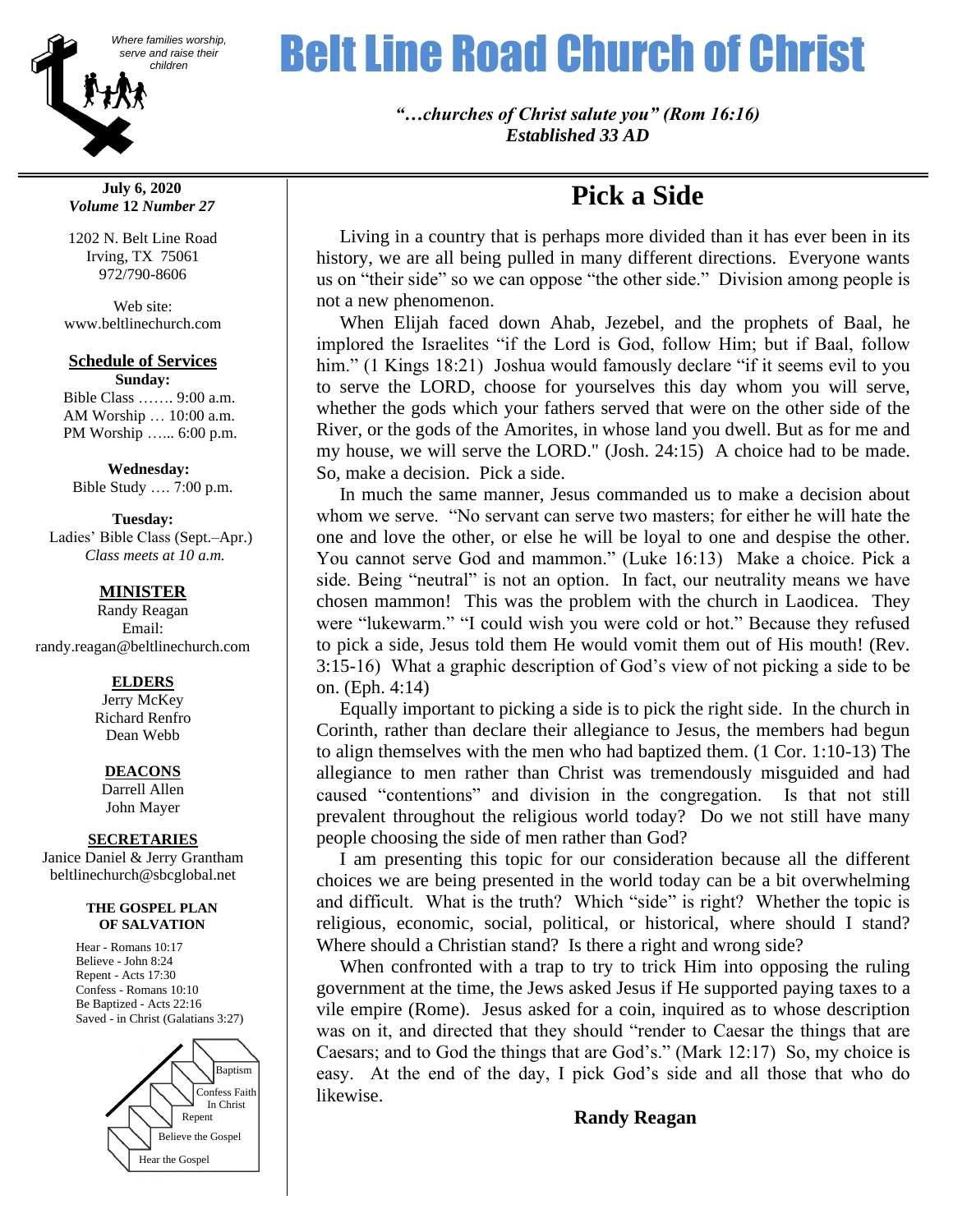|                                                                                                                                                                                                                                           |                                           | News at Belt Line                          |
|-------------------------------------------------------------------------------------------------------------------------------------------------------------------------------------------------------------------------------------------|-------------------------------------------|--------------------------------------------|
| <b>FAMILY NEWS:</b>                                                                                                                                                                                                                       |                                           | Call in your information to the office at: |
|                                                                                                                                                                                                                                           |                                           | 972-790-8606 by Sunday evening             |
| David & Faye West, Laquita Baker, Grady Fowler, Polly Roses, Sherry Hodge,<br><b>Ongoing Health Concerns:</b><br>Jeanene Heilman, Anne Herriage, Katherine Cox, Patsy Swain, Marcella Porter,<br>Vera Gleghorn, Marinell Zaun, Joe Farley |                                           |                                            |
| <b>Home Bound Members:</b> Helen Thomas, Mary Walker                                                                                                                                                                                      |                                           |                                            |
| <i>Nursing Home:</i> Nellie Melvin – Avalon Memory Care                                                                                                                                                                                   | Henry Seidmeyer – Good Life Senior Living | <b>Cloreece Wilson – River Oaks</b>        |
| <b><i>Military:</i></b> Andrea Daniel (Air Force)                                                                                                                                                                                         | Curtis Vaughan (Navy)                     | Major Chris & Abby Matthews (Air Force)    |

 The Elders of Belt Line Road church have decided that it is in the best interest of our members to **only** have **Sunday morning worship service** at 10 a.m. at the present time. No Wednesday night service yet.

 The Elders have requested that we wear a face covering coming into and leaving the building. If you do not have one, we will provide one for you. We want to protect everyone from getting the COVID-19 illness.

## **All events are still cancelled until further notice.**

 Please continue to watch Randy's weekly sermons or listen to them on our website or CD if you are not comfortable in attending Sunday Morning Worship service at the present time. His lessons have been excellent.

## **A NOTE FROM THE ELDERS**

 If you do not feel comfortable in returning to worship at the present time, please continue to mail your contribution checks in. The mailing address is: 1202 N. Belt Line Road - Irving, TX 75061.

 Please remember that even though we can't get out to visit our shut-ins, we can call them on the phone, email them or send them cards. It's very important that we stay in touch with each other during this pandemic.

## **Updates:**

**Jeanene Heilman** has finally gotten some medicine that has helped her pain. A doctor at UT Southwestern will do surgery on her Wednesday. She is at Zale Lipshy Hospital.

 **Mike Haynes** does have bladder cancer which they said is treatable. He was able to be at services on Sunday.

 **Marcella Porter** is at home. After her treatment her blood was showing a good count where she could come home. She still cannot be out or have any visitors.

 **Sherry Hodge** is dealing with anemia and is very weak. Please keep her in your daily prayers.

**Ray Simpson** will be having knee replacement surgery on July 30<sup>th</sup>.

We extend our deepest sympathy to **Robert Taylor** and family on the passing of his daughter this morning. Services are pending at this time.

## **Greeters scheduled for Sunday Morning – July 12, 2020**

 **Front Foyer:** Robert & Cathy Taylor  **Back Foyer:** Bobby & Brenda England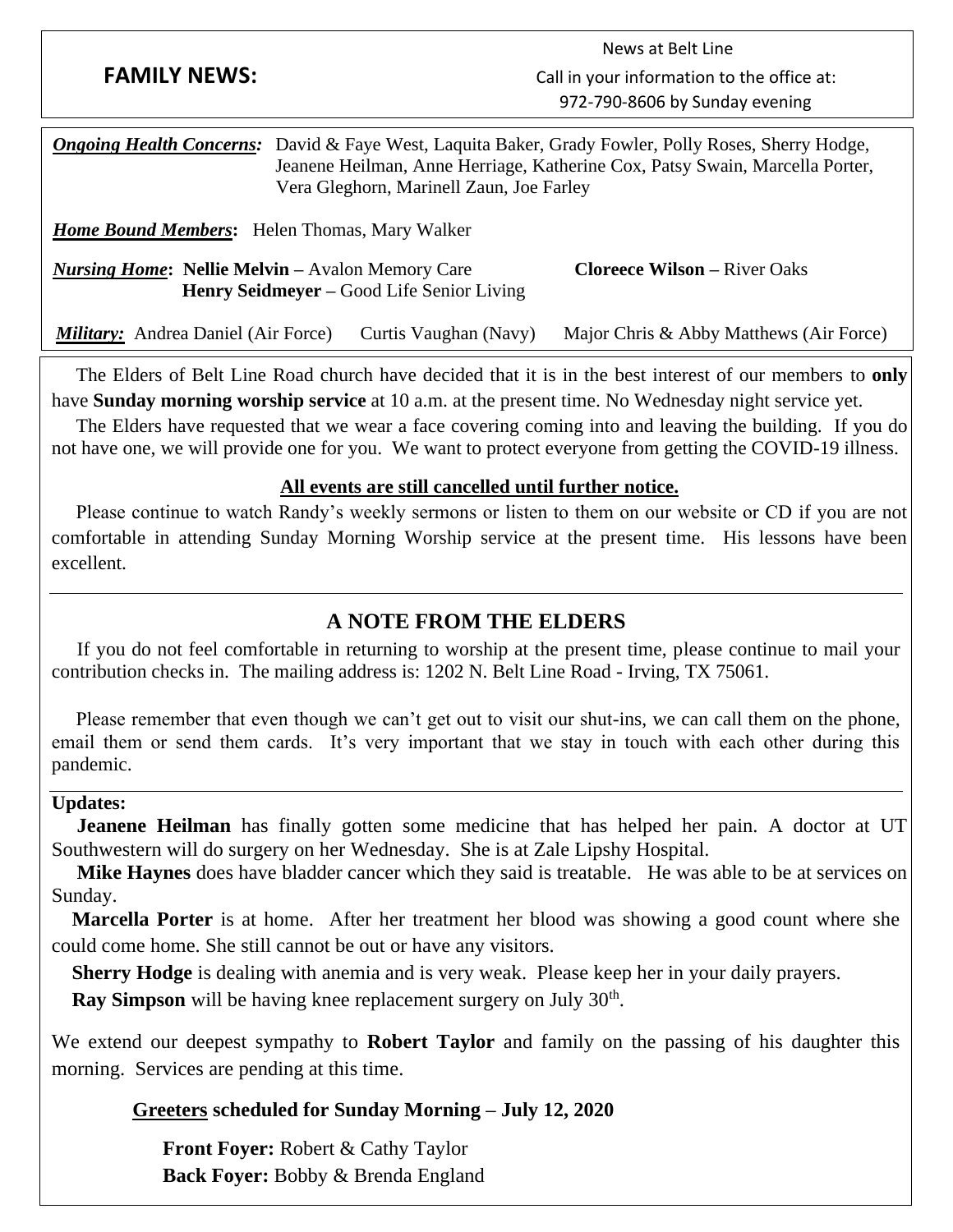## **A.M. – JULY 12, 2020**

Lead Singing – Jerry McKey

Sermon Topic – "Their Heart Is Divided"

Scripture – Hosea 10:1-2

Attendance a.m. on July 5, 2020 was **66**

Please keep our country in your daily prayers that this COVID-19 virus ends very soon and please be mindful of others and stay in during this time.

## **MISSIONARIES SUPPORTED**

 **Glen Tattersall** – *Australia* **Jose & Miriam Suarez –** *Mexico*  **Roland & Rose Mohsen** – *France* **Gary & Nadya Workman** – *Ukraine* **Charlie & Mary DiPalma** – *Australia* **Willie & Del Gley** – *Ghana/Togo, Africa* **David & Paula Tarbet** – *New Milford, CT*  **Matthew & Emma Idowu Fola** – *Lagos, Nigeria* **Ted Lingren** – *Sisophon Bible School* – *Cambodia* **Rohan & Sandra Jones** – *Cape Town, South Africa* **Elangwe & Magdaline Gregory –** *Wotutu, Cameroon* **Dennis & Beth Johnson** – *Chennai Teacher Training School – India*

## **OTHERS SUPPORTED**

 **Paper Pulpit** – *Hurst, Texas* **Christ's Haven Children's Home** – *Keller, Texas* **Foster's Home for Children** – *Stephenville, Texas* **Mission Printing Worldwide Literature Distribution**

## **STUDENT PREACHERS SUPPORTED**

 Brown Trail School of Preaching **Luis Loera – Jaelyn Downing**

## **JULY BIRTHDAYS**

| Kristen Cornish       | 7/3  |
|-----------------------|------|
| John Mayer            | 7/9  |
| <b>Sharon Haynes</b>  | 7/13 |
| <b>Terry Henson</b>   | 7/19 |
| <b>Clarine Henson</b> | 7/22 |
| Melissa Allen         | 7/25 |
| Linda Hogan           | 7/25 |
| <b>Robert Taylor</b>  | 7/28 |
| Don Herriage          | 7/28 |
| Vera Gleghorn         | 7/30 |
| Purman Cofer          | 7/30 |
| Cloreece Wilson       | 7/31 |

#### **JULY ANNIVERSARIES**

| John* & Cindy Derbyshire | 7/20 |
|--------------------------|------|
| Mike & Sandy Hall        | 7/31 |